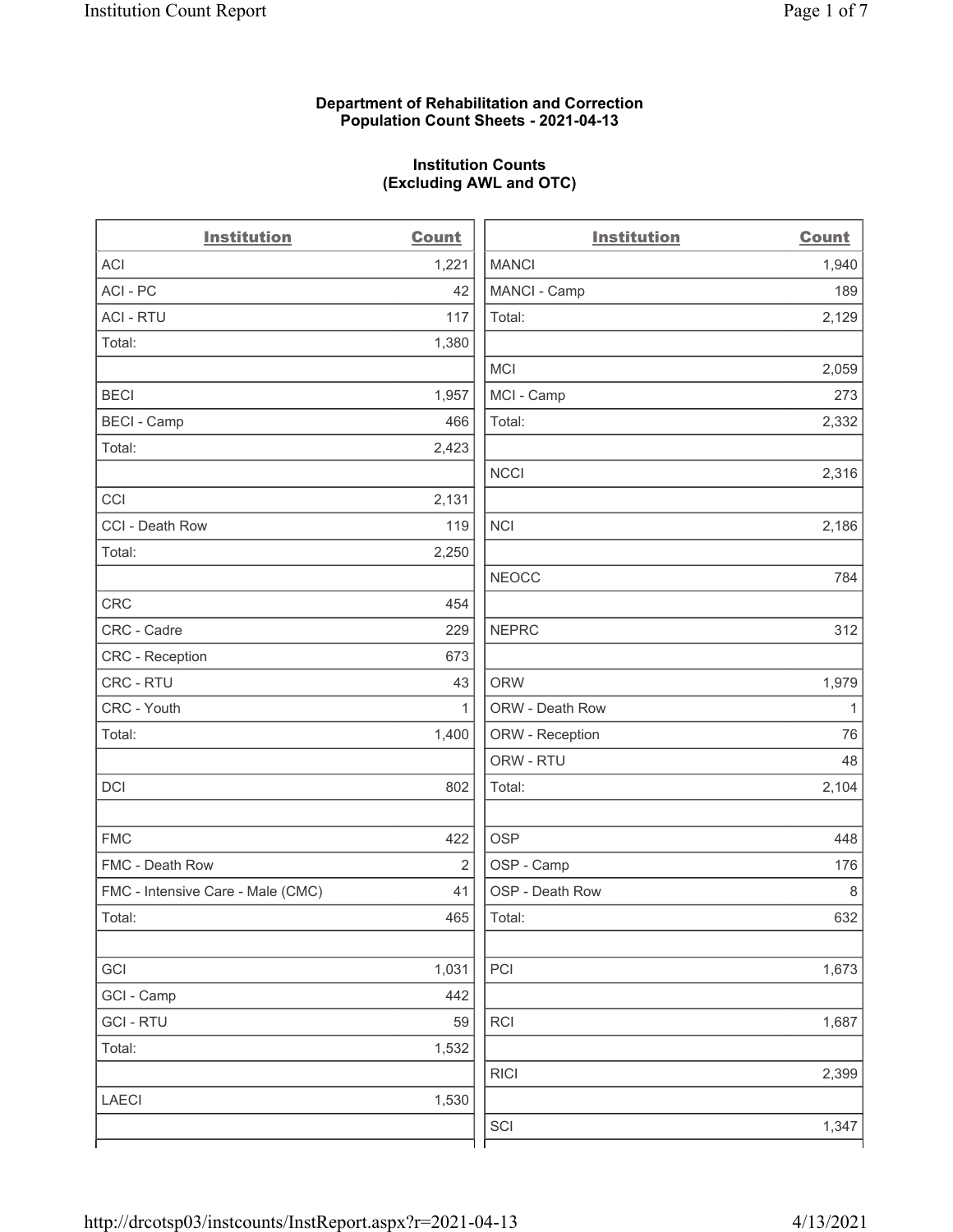|                          |       |             | <b>Total Population:</b> | 43,035 |
|--------------------------|-------|-------------|--------------------------|--------|
|                          |       |             |                          |        |
|                          |       | Total:      |                          | 1,170  |
|                          |       | WCI - RTU   |                          | $30\,$ |
| Total:                   | 2,087 | <b>WCI</b>  |                          | 1,140  |
| MACI - Minimum           | 1,192 |             |                          |        |
| <b>MACI</b>              | 895   | Total:      |                          | 788    |
|                          |       | TOCI - PC   |                          | 135    |
| Total:                   | 1,038 | <b>TOCI</b> |                          | 653    |
| <b>LORCI - Reception</b> | 34    |             |                          |        |
| LORCI - Cadre            | 243   | Total:      |                          | 1,237  |
| <b>LORCI</b>             | 761   | TCI - Camp  |                          | 313    |
|                          |       | <b>TCI</b>  |                          | 924    |
| LOCI                     | 2,045 |             |                          |        |
|                          |       | Total:      |                          | 1,172  |
| Total:                   | 1,815 | SOCF - RTU  |                          | 2      |
| LECI - Camp              | 161   | <b>SOCF</b> |                          | 1,170  |
| LECI                     | 1,654 |             |                          |        |

\* The Total Population includes 30 Offenders with Reason Codes 30 & 31. \*\* The Total Population includes 33 Offenders with Reason Code 0A.

#### Male Population by Security Level (Include AWL and Exclude OTC)

| <b>Security Level</b>  |                   | <b>Body</b> | AWL          | $(-OTC)$ | <b>Total</b> |
|------------------------|-------------------|-------------|--------------|----------|--------------|
| Total Level E          |                   | 910         | 5            | 3        | 912          |
| Total Level 4          |                   | 1,288       | 4            | 2        | 1,290        |
| Total Level 3          |                   | 9,330       | 90           | 78       | 9,342        |
| Total Level 2          |                   | 14,680      | 124          | 90       | 14,714       |
| Total Level 1          |                   | 13,398      | 91           | 50       | 13,439       |
| <b>Total Death Row</b> |                   | 133         | $\mathbf{0}$ | 0        | 133          |
|                        | <b>Total Male</b> | 39,739      | 314          | 223      | 39,830       |

#### Female Population by Institution (Include AWL and Exclude OTC)

| <b>Institution</b> | <b>Body</b> | <b>AWL</b> | $(-OTC)$ | <b>Total</b> |
|--------------------|-------------|------------|----------|--------------|
| <b>DCI</b>         | 801         |            | ◠        | 802          |
| <b>FMC</b>         | 9           |            |          |              |
| <b>NEPRC</b>       | 312         |            |          | 313          |
| <b>ORW</b>         | 1,979       | 23         | 14       | 1,988        |
| ORW - Death Row    |             |            |          |              |
|                    |             |            |          |              |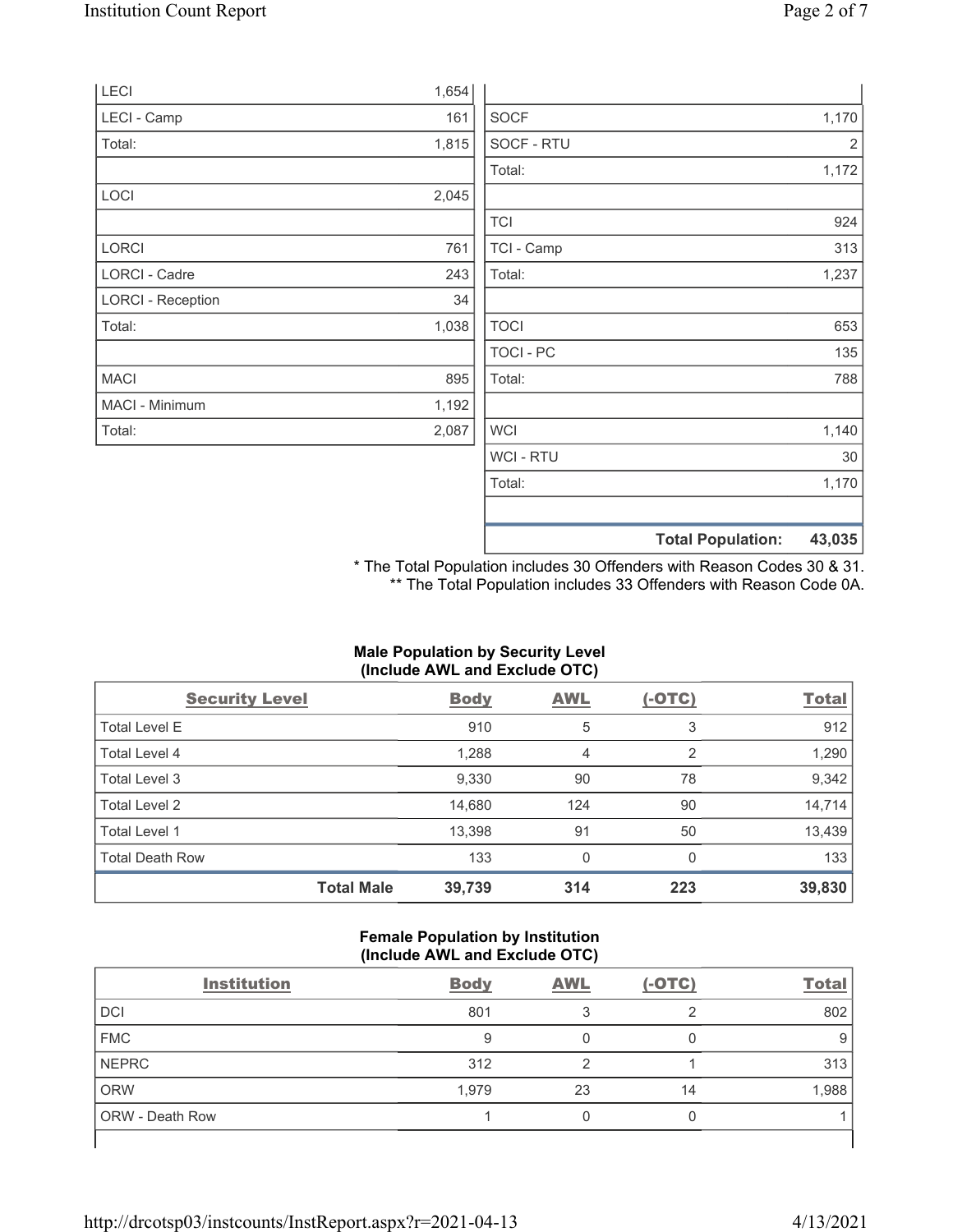| <b>ORW</b> - Reception |                          | 76     |     |     | 76 I   |
|------------------------|--------------------------|--------|-----|-----|--------|
| ORW - RTU              |                          | 48     |     |     | 48     |
|                        | <b>Total Female</b>      | 3.226  | 28  | 17  | 3,237  |
|                        |                          |        |     |     |        |
|                        | <b>Total Population:</b> | 42,965 | 342 | 240 | 43,067 |

## Male Population by Institution: Security Level 5 and E (Include AWL and Exclude OTC)

| <b>Institution</b> |                      | <b>Body</b>    | <b>AWL</b>          | $(-OTC)$            | <b>Total</b>   |
|--------------------|----------------------|----------------|---------------------|---------------------|----------------|
| CRC                |                      | $\overline{2}$ | $\mathbf 0$         | $\mathsf 0$         | $\sqrt{2}$     |
| CRC - RTU          |                      | $\overline{4}$ | $\mathbf 0$         | $\boldsymbol{0}$    | $\overline{4}$ |
| <b>FMC</b>         |                      |                | $\mathbf 0$         | 0                   | 1              |
| LECI               |                      | 14             | $\mathbf 0$         | $\boldsymbol{0}$    | 14             |
| LORCI - Cadre      |                      | 1              | $\mathsf{O}\xspace$ | $\boldsymbol{0}$    | 1              |
| <b>MACI</b>        |                      | 16             | $\mathsf{O}\xspace$ | $\boldsymbol{0}$    | 16             |
| <b>MANCI</b>       |                      | 17             | $\mathsf{O}\xspace$ | $\boldsymbol{0}$    | 17             |
| <b>NEOCC</b>       |                      | 4              | $\mathbf 0$         | $\boldsymbol{0}$    | $\overline{4}$ |
| <b>OSP</b>         |                      | 193            | $\mathbf{1}$        | 1                   | 193            |
| RCI                |                      | 19             | $\mathsf{O}\xspace$ | $\mathbf 0$         | 19             |
| SOCF               |                      | 513            | $\sqrt{3}$          | $\overline{2}$      | 514            |
| <b>TCI</b>         |                      | $\overline{2}$ | $\mathsf{O}\xspace$ | 0                   | $\overline{2}$ |
| <b>TOCI</b>        |                      | 112            | $\mathsf{O}\xspace$ | $\mathsf{O}\xspace$ | 112            |
| TOCI - PC          |                      | $\overline{4}$ | $\mathsf{O}\xspace$ | $\mathbf 0$         | $\overline{4}$ |
| <b>WCI</b>         |                      | $\overline{4}$ | 1                   | $\boldsymbol{0}$    | $\sqrt{5}$     |
| WCI - RTU          |                      | $\overline{4}$ | $\mathbf 0$         | $\boldsymbol{0}$    | $\overline{4}$ |
|                    | <b>Total Level 5</b> | 910            | 5                   | 3                   | 912            |

# Male Population by Institution: Security Level 4 (Include AWL and Exclude OTC)

| <b>Institution</b>                | <b>Body</b> | <b>AWL</b> | $(-OTC)$      | <b>Total</b> |
|-----------------------------------|-------------|------------|---------------|--------------|
| <b>ACI</b>                        | 6           |            | 0             | 6            |
| CRC                               | 6           |            |               | 6            |
| <b>CRC - RTU</b>                  | 8           |            | O             | 8            |
| <b>FMC</b>                        |             |            |               |              |
| FMC - Intensive Care - Male (CMC) |             |            | O             |              |
| <b>LORCI</b>                      | 5           |            |               | 5            |
| <b>MACI</b>                       | 15          | 0          | O             | 15           |
| <b>OSP</b>                        | 208         |            |               | 208          |
| <b>SOCF</b>                       | 530         | 3          | $\mathcal{P}$ | 531          |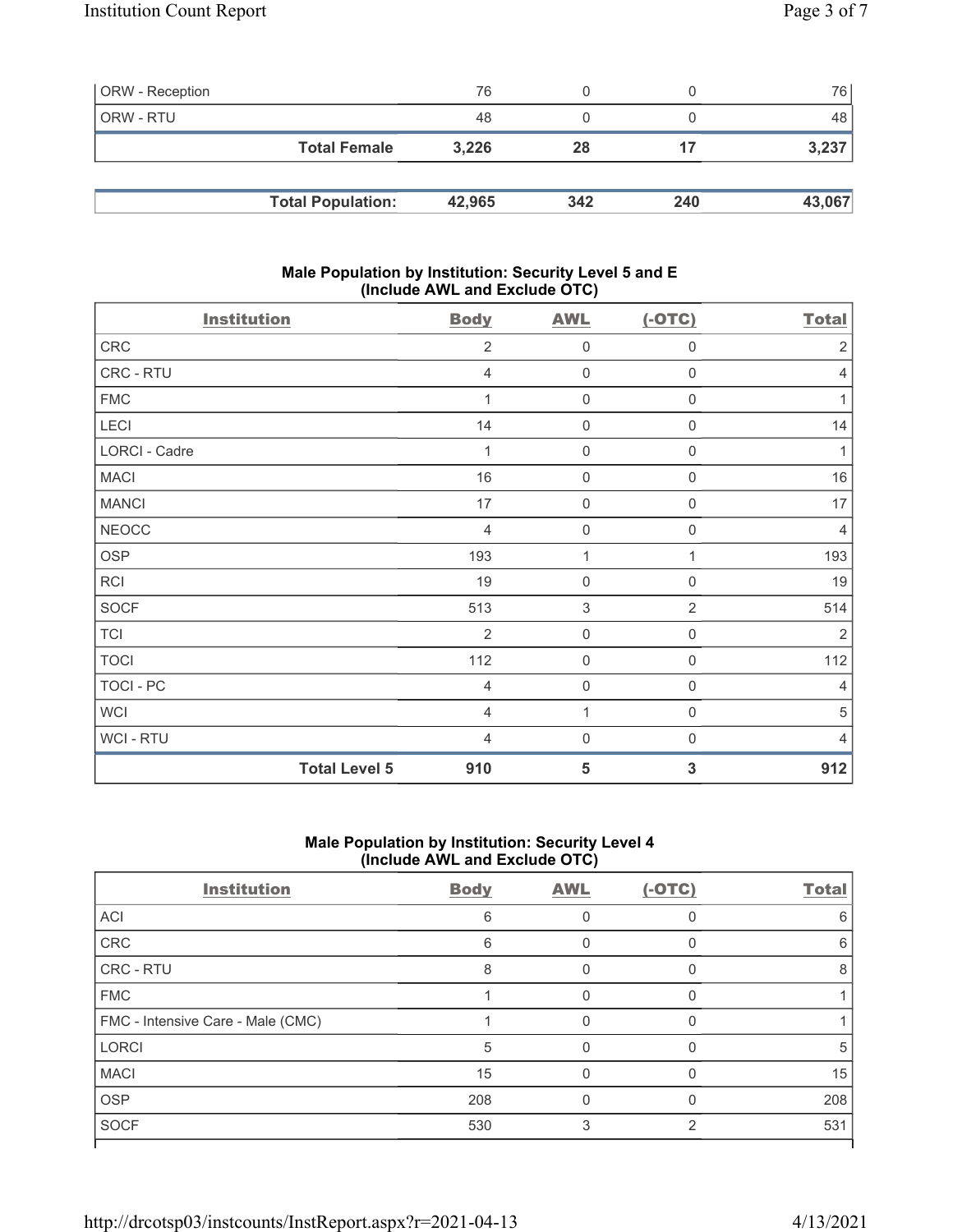| SOCF - RTU     |                      |       |  |       |
|----------------|----------------------|-------|--|-------|
| <b>TOCI</b>    |                      | 487   |  | 488   |
| TOCI - PC      |                      | 13    |  | 13    |
| <b>WCI-RTU</b> |                      |       |  |       |
|                | <b>Total Level 4</b> | 1,288 |  | 1,290 |

## Male Population by Institution: Security Level 3 (Include AWL and Exclude OTC)

| <b>Institution</b>                | <b>Body</b>    | <b>AWL</b>          | $(-OTC)$            | <b>Total</b>              |
|-----------------------------------|----------------|---------------------|---------------------|---------------------------|
| <b>ACI</b>                        | 13             | $\mathsf{O}\xspace$ | $\mathsf{O}\xspace$ | 13                        |
| ACI-PC                            | $\overline{7}$ | $\mathsf{O}\xspace$ | $\mathsf{O}\xspace$ | $\boldsymbol{7}$          |
| <b>ACI - RTU</b>                  | $\mathbf{1}$   | $\mathsf{O}\xspace$ | $\mathsf{O}\xspace$ | $\mathbf{1}$              |
| <b>BECI</b>                       | 10             | $\mathsf{O}\xspace$ | $\mathsf{O}\xspace$ | 10                        |
| CCI                               | 24             | $\mathsf{O}\xspace$ | $\mathsf{O}\xspace$ | 24                        |
| CRC                               | 335            | $\,8\,$             | 8                   | 335                       |
| CRC - Cadre                       | $6\,$          | $\mathsf{O}\xspace$ | $\mathsf 0$         | $\,6\,$                   |
| <b>CRC</b> - Reception            | 584            | 14                  | 10                  | 588                       |
| CRC - RTU                         | 31             | $\boldsymbol{0}$    | $\mathsf 0$         | 31                        |
| <b>FMC</b>                        | $\sqrt{3}$     | $\mathsf{O}\xspace$ | $\mathsf{O}\xspace$ | $\ensuremath{\mathsf{3}}$ |
| FMC - Intensive Care - Male (CMC) | 1              | $\mathsf{O}\xspace$ | $\mathsf{O}\xspace$ | $\mathbf{1}$              |
| <b>GCI</b>                        | $\overline{4}$ | $\mathsf{O}\xspace$ | $\mathsf{O}\xspace$ | $\overline{4}$            |
| <b>GCI-RTU</b>                    | $\mathbf{1}$   | $\mathsf{O}\xspace$ | $\mathsf 0$         | 1                         |
| LAECI                             | 23             | $\mathbf{1}$        | $\mathbf{1}$        | 23                        |
| LECI                              | 1,248          | $\,$ 3 $\,$         | $\mathbf{1}$        | 1,250                     |
| LOCI                              | 17             | $\mathsf{O}\xspace$ | $\mathsf 0$         | 17                        |
| LORCI                             | 395            | 26                  | 25                  | 396                       |
| LORCI - Cadre                     | 112            | $\mathsf{O}\xspace$ | $\mathsf 0$         | 112                       |
| <b>LORCI - Reception</b>          | 25             | $\mathbf{1}$        | 1                   | 25                        |
| <b>MACI</b>                       | 721            | $\overline{7}$      | $\,6\,$             | 722                       |
| <b>MANCI</b>                      | 1,532          | 13                  | 12                  | 1,533                     |
| MCI                               | 31             | $\mathsf{O}\xspace$ | $\mathsf 0$         | 31                        |
| <b>NCCI</b>                       | 62             | $\mathsf 0$         | $\mathsf{O}\xspace$ | 62                        |
| <b>NCI</b>                        | 21             | $\mathsf{O}\xspace$ | $\mathsf 0$         | 21                        |
| <b>NEOCC</b>                      | 616            | $\sqrt{2}$          | $\mathbf{1}$        | 617                       |
| OSP                               | 15             | $\mathsf{O}\xspace$ | $\mathsf{O}\xspace$ | $15\,$                    |
| PCI                               | 37             | $\mathbf{1}$        | $\mathbf{1}$        | $37\,$                    |
| RCI                               | 1,407          | $\,$ 5 $\,$         | $\overline{4}$      | 1,408                     |
| <b>RICI</b>                       | 32             | $\mathsf{O}\xspace$ | $\mathsf{O}\xspace$ | $32\,$                    |
| SCI                               | 26             | $\mathsf{O}\xspace$ | $\mathsf{O}\xspace$ | 26                        |
| SOCF                              | 126            | $\mathbf{1}$        | $\mathsf{O}\xspace$ | 127                       |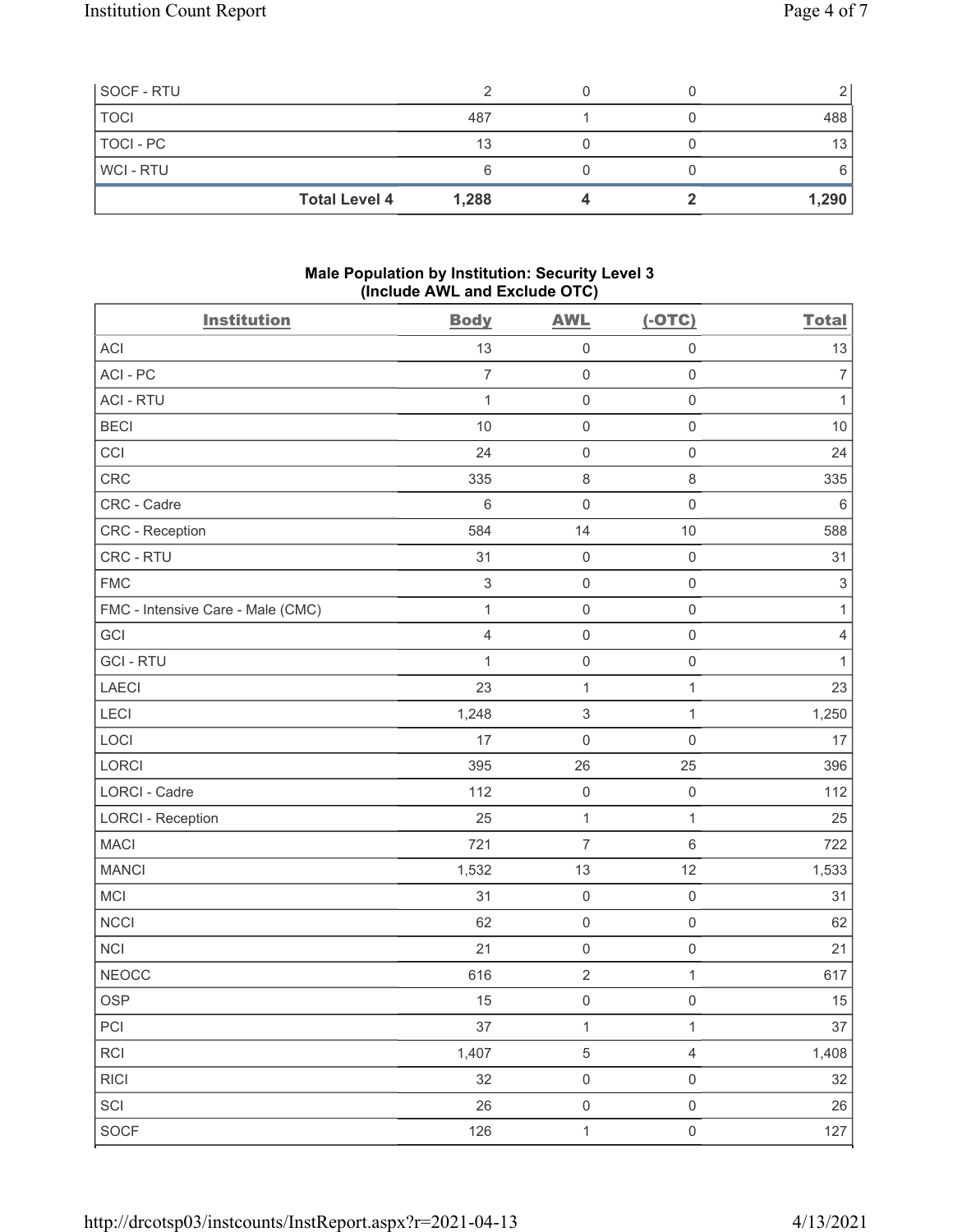| <b>TCI</b>  | 767                           | 2  | ◠  | 767   |
|-------------|-------------------------------|----|----|-------|
| TCI - Camp  |                               |    |    |       |
| <b>TOCI</b> | 39                            |    |    | 39    |
| TOCI - PC   | 59                            |    |    | 59    |
| <b>WCI</b>  | 983                           | 6  |    | 983   |
| WCI-RTU     | 15                            |    |    | 15    |
|             | <b>Total Level 3</b><br>9,330 | 90 | 78 | 9,342 |

#### Male Population by Institution: Security Level 2 (Include AWL and Exclude OTC)

| <b>Institution</b>                | <b>Body</b>  | <b>AWL</b>          | $(-OTC)$            | <b>Total</b>              |
|-----------------------------------|--------------|---------------------|---------------------|---------------------------|
| ACI                               | 695          | $\overline{2}$      | $\mathbf{1}$        | 696                       |
| ACI-PC                            | 26           | $\mathsf{O}\xspace$ | $\mathsf{O}\xspace$ | 26                        |
| <b>ACI - RTU</b>                  | 90           | $\mathsf{O}\xspace$ | $\mathsf{O}\xspace$ | 90                        |
| <b>BECI</b>                       | 1,229        | 10                  | $\overline{7}$      | 1,232                     |
| CCI                               | 1,654        | $\,8\,$             | $\overline{7}$      | 1,655                     |
| CRC                               | 31           | $\,$ 3 $\,$         | $\sqrt{3}$          | 31                        |
| CRC - Cadre                       | 213          | $\mathsf 0$         | $\mathsf{O}\xspace$ | 213                       |
| CRC - Reception                   | 45           | $\overline{4}$      | $\overline{4}$      | 45                        |
| CRC - Youth                       | $\mathbf{1}$ | $\mathsf 0$         | $\mathsf{O}\xspace$ | $\mathbf{1}$              |
| <b>DCI</b>                        | $\mathbf{1}$ | $\mathsf 0$         | $\mathsf{O}\xspace$ | $\mathbf{1}$              |
| <b>FMC</b>                        | 19           | $\sqrt{2}$          | $\mathsf{O}\xspace$ | 21                        |
| FMC - Intensive Care - Male (CMC) | 12           | $\mathsf 0$         | $\mathsf{O}\xspace$ | 12                        |
| GCI                               | 468          | $\sqrt{4}$          | $\overline{2}$      | 470                       |
| GCI - Camp                        | $\mathbf{1}$ | $\mathsf{O}\xspace$ | $\mathsf{O}\xspace$ | $\mathbf{1}$              |
| <b>GCI-RTU</b>                    | 49           | $\mathbf 0$         | $\mathsf{O}\xspace$ | 49                        |
| LAECI                             | 855          | 11                  | $\boldsymbol{9}$    | 857                       |
| LECI                              | 387          | $\sqrt{4}$          | $\overline{4}$      | 387                       |
| LOCI                              | 1,073        | $\sqrt{3}$          | $\mathbf{1}$        | 1,075                     |
| LORCI                             | 130          | 11                  | 11                  | 130                       |
| LORCI - Cadre                     | 103          | $\mathsf{O}\xspace$ | $\mathsf{O}\xspace$ | 103                       |
| <b>LORCI - Reception</b>          | 3            | $\mathsf 0$         | $\mathsf{O}\xspace$ | $\ensuremath{\mathsf{3}}$ |
| <b>MACI</b>                       | 143          | $\mathsf 0$         | $\mathsf{O}\xspace$ | 143                       |
| <b>MANCI</b>                      | 377          | $\sqrt{3}$          | $\sqrt{2}$          | 378                       |
| MCI                               | 1,356        | $\,8\,$             | 6                   | 1,358                     |
| <b>NCCI</b>                       | 779          | $\boldsymbol{9}$    | $\boldsymbol{9}$    | 779                       |
| <b>NCI</b>                        | 1,196        | $10$                | $\sqrt{5}$          | 1,201                     |
| <b>NEOCC</b>                      | 164          | $\sqrt{2}$          | $\mathbf{1}$        | 165                       |
| PCI                               | 771          | $\boldsymbol{9}$    | $\sqrt{3}$          | 777                       |
| RCI                               | 261          | $\mathbf{1}$        | $\mathbf{1}$        | 261                       |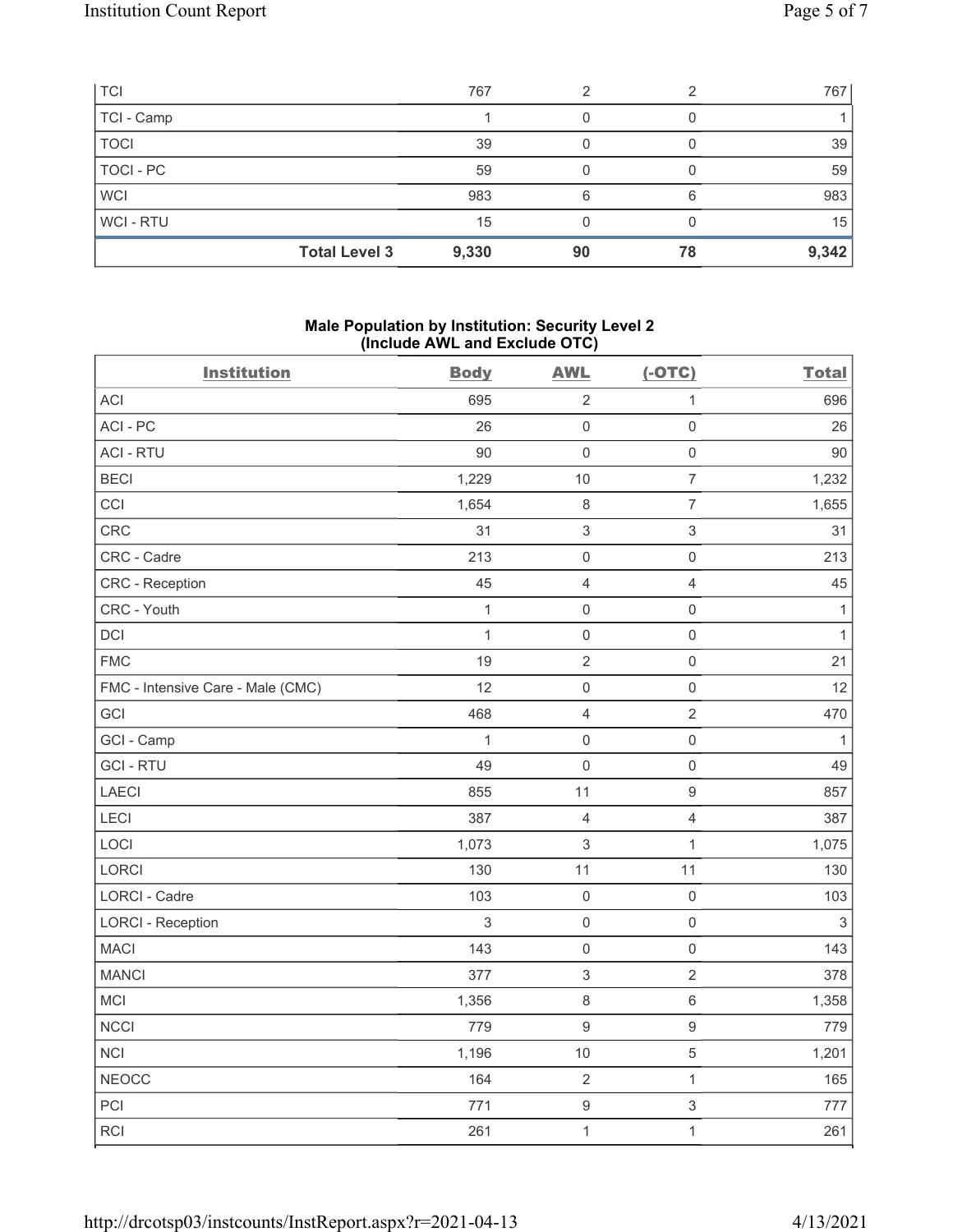| <b>RICI</b> |                      | 1,339  | 13  | 11 | 1,341  |
|-------------|----------------------|--------|-----|----|--------|
| SCI         |                      | 863    | 6   | 3  | 866    |
| <b>SOCF</b> |                      |        |     |    |        |
| <b>TCI</b>  |                      | 117    | 0   |    | 117    |
| <b>TOCI</b> |                      | 15     | 0   |    | 15     |
| TOCI - PC   |                      | 59     | 0   |    | 59     |
| <b>WCI</b>  |                      | 153    |     |    | 154    |
| WCI - RTU   |                      |        | O   |    |        |
|             | <b>Total Level 2</b> | 14,680 | 124 | 90 | 14,714 |

## Male Population by Institution: Security Level 1 (Include AWL and Exclude OTC)

| <b>Institution</b>                | <b>Body</b>      | <b>AWL</b>          | $(-OTC)$            | <b>Total</b>     |
|-----------------------------------|------------------|---------------------|---------------------|------------------|
| <b>ACI</b>                        | 507              | $\sqrt{5}$          | $\,$ 3 $\,$         | 509              |
| ACI-PC                            | 9                | $\mathbf 0$         | $\mathbf 0$         | $9\,$            |
| <b>ACI - RTU</b>                  | 26               | $\mathsf{O}\xspace$ | $\mathsf{O}\xspace$ | 26               |
| <b>BECI</b>                       | 717              | $\overline{4}$      | $\overline{2}$      | 719              |
| <b>BECI - Camp</b>                | 465              | $\mathbf 0$         | $\mathsf{O}\xspace$ | 465              |
| CCI                               | 452              | $\mathbf{1}$        | $\mathbf{1}$        | 452              |
| <b>CRC</b>                        | 22               | $\mathbf 0$         | $\mathsf 0$         | 22               |
| CRC - Cadre                       | 10               | $\mathsf 0$         | $\mathsf{O}\xspace$ | 10               |
| <b>CRC</b> - Reception            | 39               | $\,8\,$             | $\overline{4}$      | 43               |
| <b>FMC</b>                        | 389              | 10                  | $\mathfrak{S}$      | 396              |
| FMC - Intensive Care - Male (CMC) | 27               | $\mathsf{O}\xspace$ | $\mathsf 0$         | 27               |
| GCI                               | 559              | 5                   | $\overline{2}$      | 562              |
| GCI - Camp                        | 441              | $\mathbf 0$         | $\mathsf{O}\xspace$ | 441              |
| <b>GCI-RTU</b>                    | $\boldsymbol{9}$ | $\mathbf 0$         | $\mathsf 0$         | $\boldsymbol{9}$ |
| <b>LAECI</b>                      | 651              | $\,6\,$             | $\,6\,$             | 651              |
| LECI                              | 5                | $\mathbf 0$         | $\mathsf 0$         | $\sqrt{5}$       |
| LECI - Camp                       | 161              | $\mathsf 0$         | $\mathsf{O}\xspace$ | 161              |
| LOCI                              | 955              | $\overline{2}$      | $\mathsf{O}\xspace$ | 957              |
| LORCI                             | 231              | $\overline{2}$      | $\overline{2}$      | 231              |
| <b>LORCI - Cadre</b>              | 27               | $\mathsf 0$         | $\mathsf{O}\xspace$ | 27               |
| <b>LORCI - Reception</b>          | $6\,$            | $\mathbf 0$         | $\mathsf{O}\xspace$ | $\,6\,$          |
| MACI - Minimum                    | 1,192            | 12                  | $\boldsymbol{9}$    | 1,195            |
| <b>MANCI</b>                      | 14               | $\mathbf 0$         | $\mathsf{O}\xspace$ | 14               |
| MANCI - Camp                      | 189              | $\mathsf{O}\xspace$ | $\mathsf 0$         | 189              |
| <b>MCI</b>                        | 672              | 5                   | $\sqrt{3}$          | 674              |
| MCI - Camp                        | 273              | $\mathbf 0$         | $\mathsf 0$         | 273              |
| <b>NCCI</b>                       | 1,474            | $\boldsymbol{9}$    | $\,6\,$             | 1,477            |